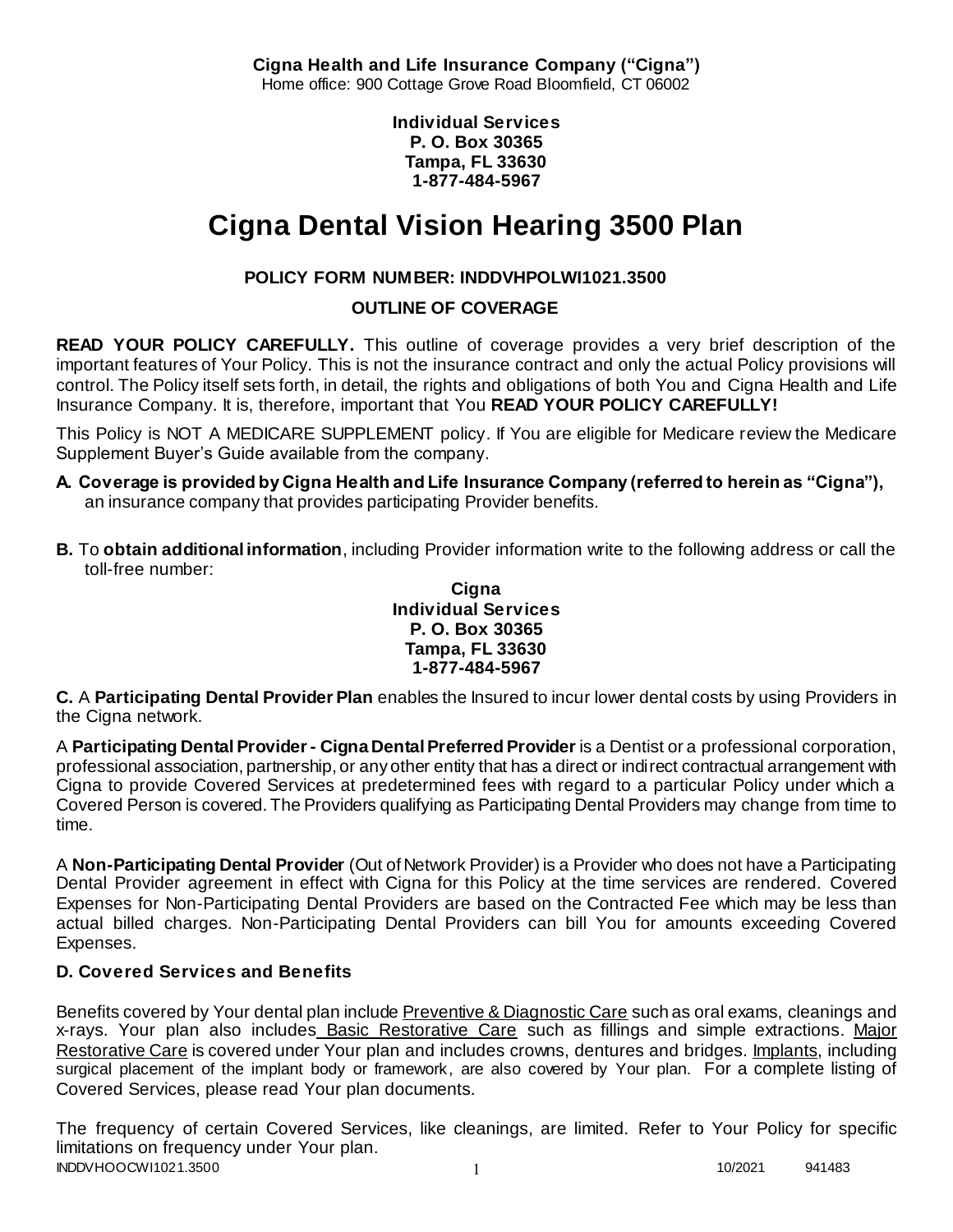### **Benefit Schedule**

The benefits outlined in the table below show the payment percentages for Covered Expenses **AFTER** any applicable Deductibles have been satisfied unless otherwise stated.

# **CIGNA DENTAL, VISION, AND HEARING INSURANCE** *The Schedule*

#### **For You and Your Dependents**

#### **The Schedule – Dental Benefits**

If You select a Participating Dental Provider, Your cost will be less than if You select a Non-Participating Dental Provider.

#### **Emergency Services**

The Benefit Percentage payable for Emergency Services charges made by a Non-Participating Dental Provider is the same Benefit Percentage as for Participating Dental Provider Charges. Dental Emergency services are required immediately to either alleviate pain or to treat the sudden onset of an acute dental condition. These are usually minor procedures performed in response to serious symptoms, which temporarily relieve significant pain, but do not effect a definitive cure, and which, if not rendered, will likely result in a more serious dental or medical complication.

#### **Dental Deductibles**

Dental Deductibles are expenses to be paid by You or Your Dependent. Dental Deductibles are in addition to any Coinsurance. Once the Dental Deductible maximum in The Schedule has been reached You and Your family need not satisfy any further dental deductible for the rest of that year.

#### **Participating Dental Provider Payment**

Participating Dental Provider services are paid based on the Contracted Fee agreed upon by the Provider and Cigna.

#### **Non-Participating Dental Provider Payment**

Non-Participating Dental Provider services are paid based on the Contracted Fee.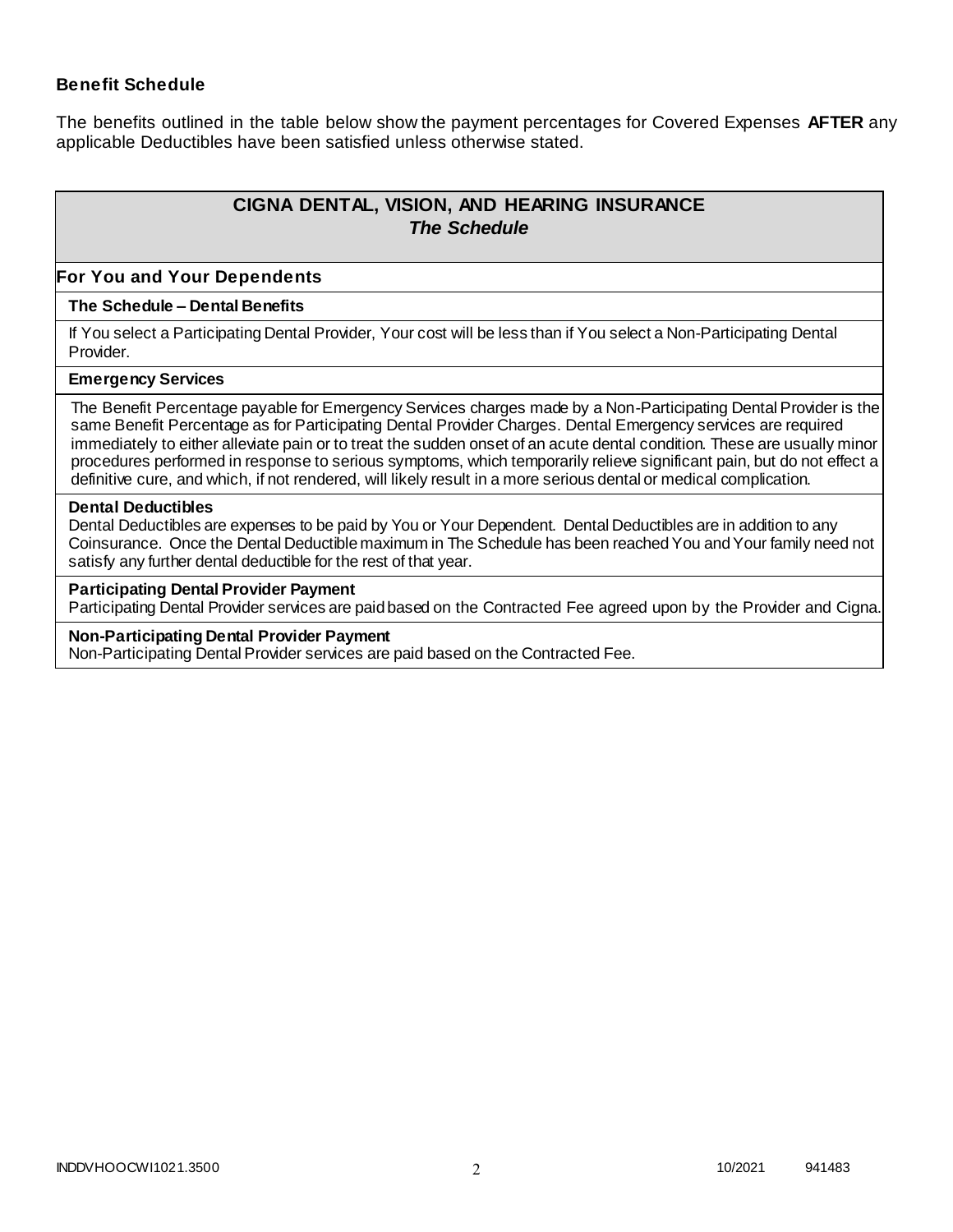| DENTAL BENEFIT HIGHLIGHTS                                                                                                                                                                                                                                                 |                                                  |
|---------------------------------------------------------------------------------------------------------------------------------------------------------------------------------------------------------------------------------------------------------------------------|--------------------------------------------------|
| Classes I, II, III, IX<br><b>Calendar Year Maximum</b>                                                                                                                                                                                                                    | \$2,500 per person                               |
| <b>Class IX Lifetime Maximum</b>                                                                                                                                                                                                                                          | \$2,000 per person                               |
| <b>Calendar Year Dental Deductible</b>                                                                                                                                                                                                                                    |                                                  |
| Individual                                                                                                                                                                                                                                                                | \$100 per person                                 |
|                                                                                                                                                                                                                                                                           | Not Applicable to Class I                        |
| Class I                                                                                                                                                                                                                                                                   | The Percentage of Covered Expenses the Plan Pays |
| Preventive Care<br>Oral Exams<br><b>Routine Cleanings</b><br>Routine X-rays<br>Non-Routine X-rays<br><b>Fluoride Application</b><br><b>Sealants</b><br>Space Maintainers (non-orthodontic)<br>Emergency Care to Relieve Pain                                              | 100%                                             |
| <b>Class II</b>                                                                                                                                                                                                                                                           | The Percentage of Covered Expenses the Plan Pays |
| <b>Basic Restorative</b><br>Fillings<br>Surgical Extraction of Impacted Teeth<br>Oral Surgery, Simple Extractions<br>Relines, Rebases, and Adjustments<br>Repairs - Bridges, Crowns, and Inlays<br>Repairs - Dentures                                                     | 80% after dental deductible                      |
| <b>Class III</b>                                                                                                                                                                                                                                                          | The Percentage of Covered Expenses the Plan Pays |
| <b>Major Restorative</b><br>Crowns / Inlays / Onlays<br>Root Canal Therapy / Endodontics<br><b>Minor Periodontics</b><br><b>Major Periodontics</b><br>Oral Surgery, All Except Simple Extractions<br>Prosthesis Over Implant<br>Anesthetics<br>Dentures<br><b>Bridges</b> | 50% after dental deductible                      |
| <b>Class IX</b>                                                                                                                                                                                                                                                           | The Percentage of Covered Expenses the Plan Pays |
| Implants                                                                                                                                                                                                                                                                  | 50% after plan deductible                        |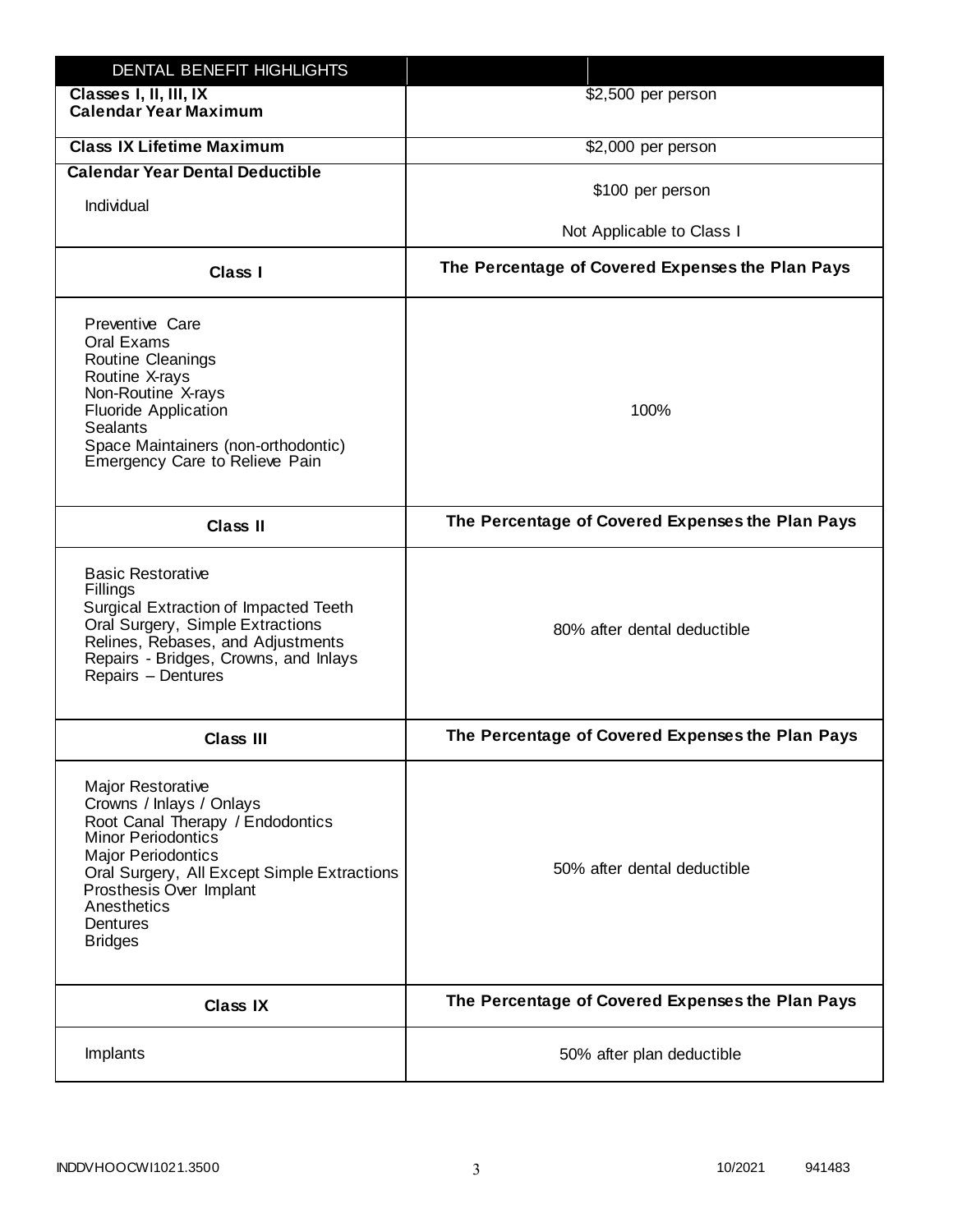| The Schedule - Vision Benefits                                                                  |                                                                                          |
|-------------------------------------------------------------------------------------------------|------------------------------------------------------------------------------------------|
| <b>VISION BENEFIT HIGHLIGHTS</b>                                                                |                                                                                          |
| Eye Examinations, including refraction                                                          | The plan pays 90% of expenses, not to exceed a \$100 calendar<br>year maximum per person |
| Materials (corrective eyeglasses or contact<br>lenses, including fittings and follow-up visits) | \$300 calendar year maximum per person                                                   |

| The Schedule - Hearing Benefits                             |                                        |
|-------------------------------------------------------------|----------------------------------------|
| <b>HEARING BENEFIT HIGHLIGHTS</b>                           |                                        |
| <b>Hearing Examinations</b>                                 | \$50 calendar year maximum per person  |
| Materials (Hearing Aids, including fittings<br>and repairs) | \$700 calendar year maximum per person |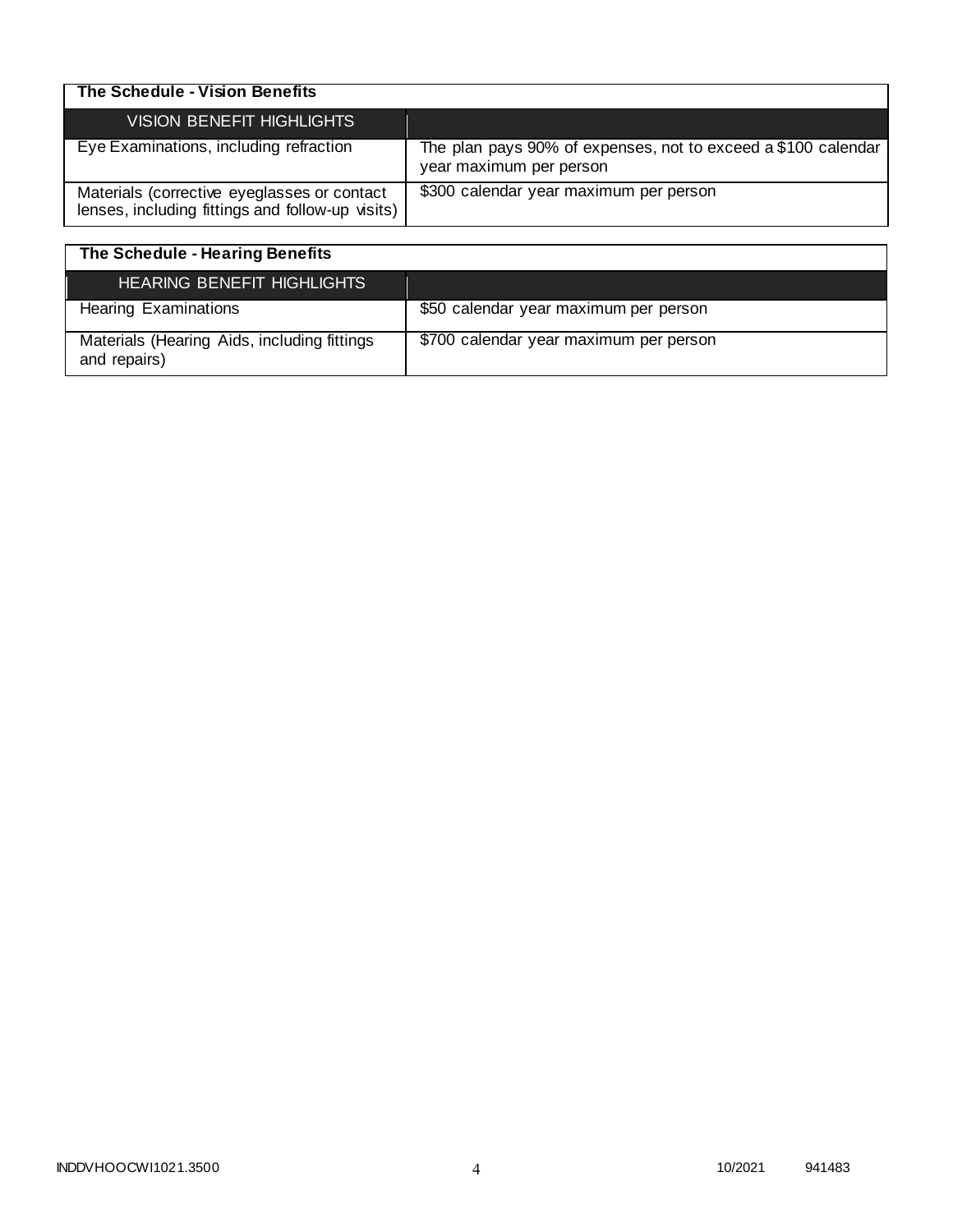# **Waiting Periods**

A Covered Person may access their dental, vision, and hearing benefit insurance once he or she has satisfied the following waiting periods:

- There is no waiting period for Class I or II dental benefits or for vision and hearing benefits.
- After 6 consecutive months of coverage dental benefits will increase to include the list of Class III procedures.
- After 12 consecutive months of coverage dental benefits will increase to include the list of Class IX procedures.

# **Missing Teeth Limitation**

There is no payment for replacement of teeth that are missing when a person first becomes insured. This payment limitation no longer applies after 24 months of continuous coverage.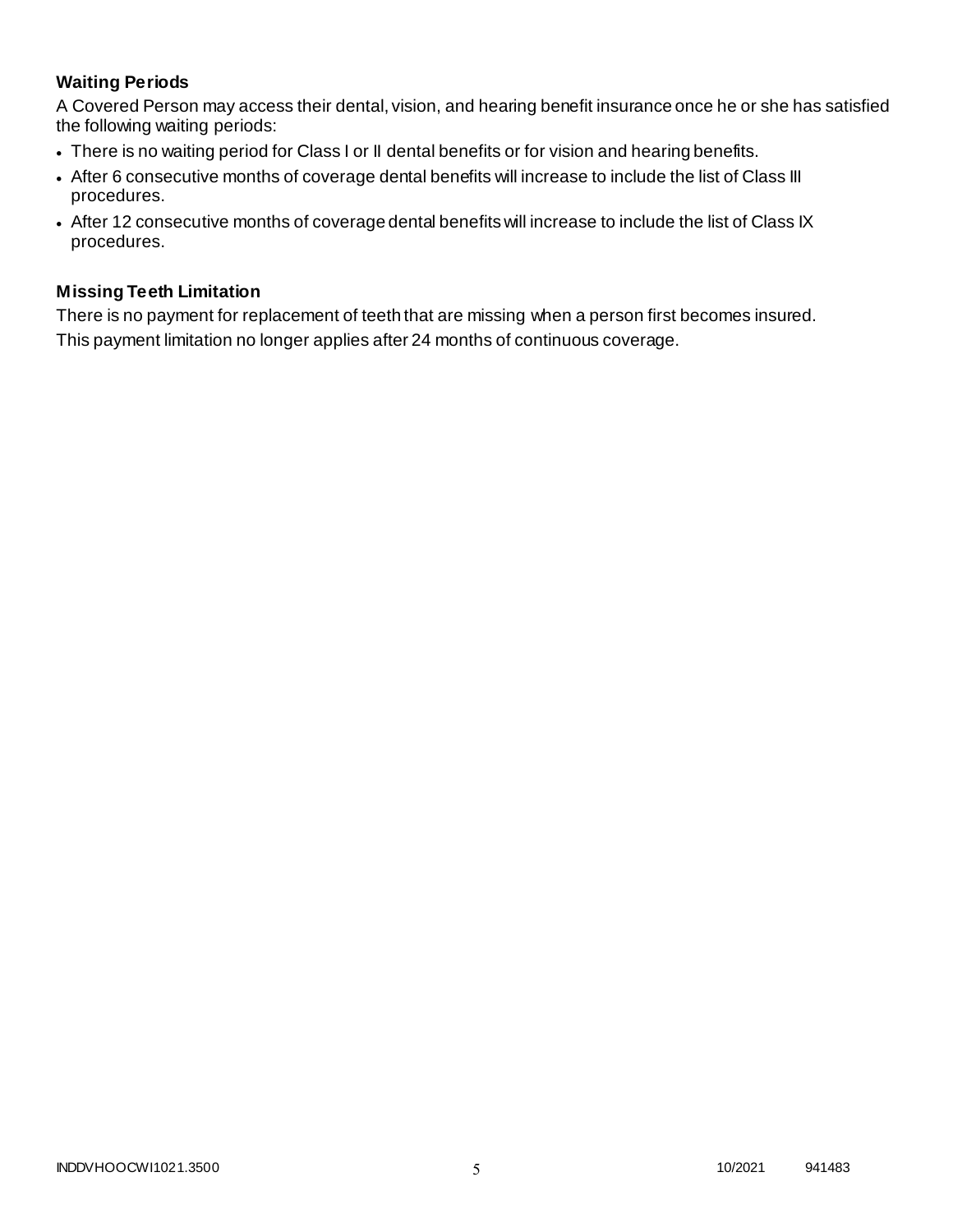# **E. Insured's Financial Responsibility**

The Insured is responsible for paying the monthly or quarterly premium on a timely basis. The Insured is also responsible to pay Providers for charges that are applied to the Deductibles, Coinsurance, and any amounts charged by Non-Participating Dental Providers in excess of the Contracted Fee. In addition, any charges for Medically Necessary and/or Dentally Necessary items that are excluded under the Policy are the responsibility of the Insured.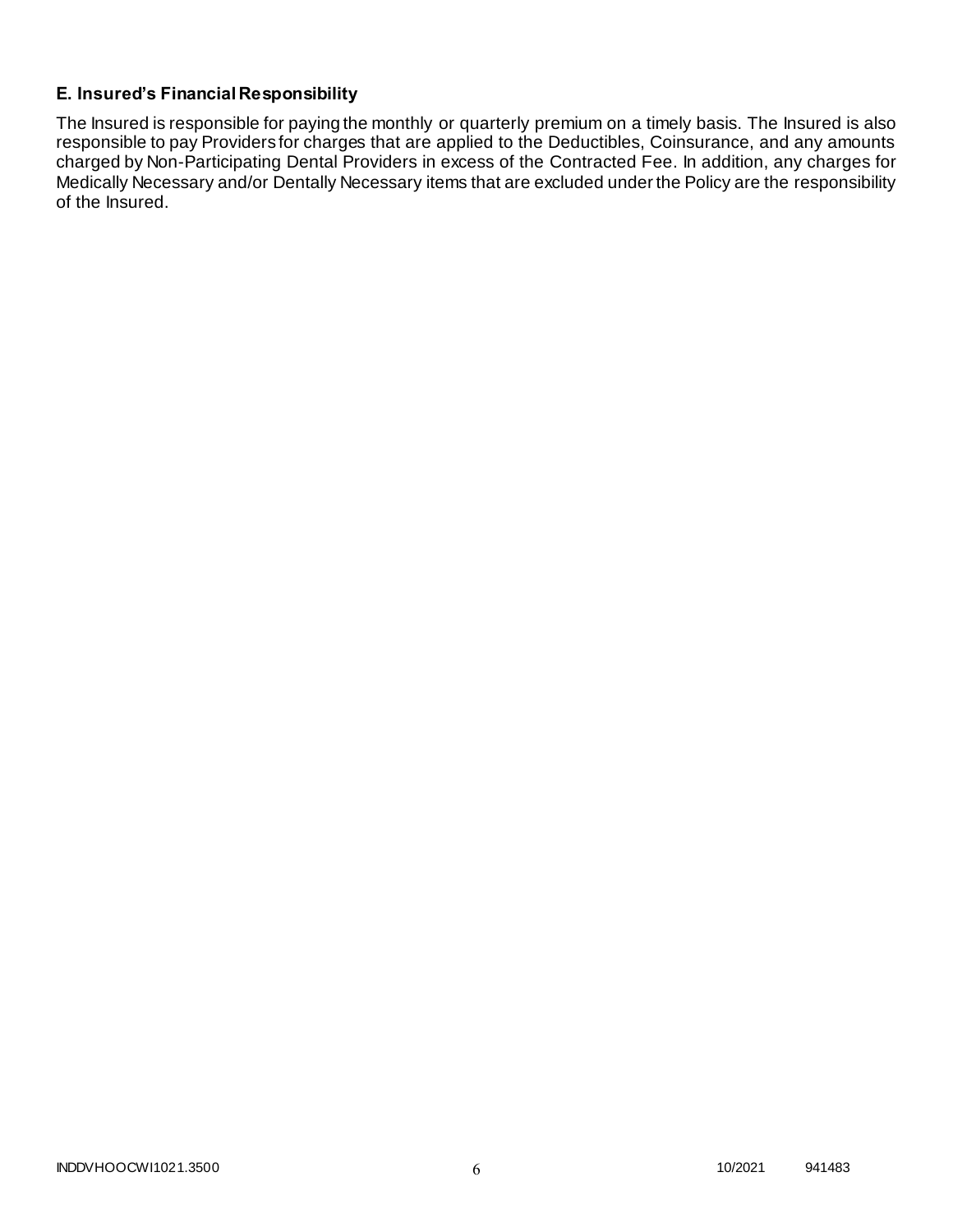# **F. Exclusions And Limitations: What Is Not Covered By This Policy**

# **Expenses Not Covered**

Covered Expenses will not include, and no payment will be made for:

- procedures which are not included in the list of Covered Dental Services, Covered Vision Services, or Covered Hearing Services;
- cone beam imaging;
- instruction for plaque control, oral hygiene and diet;
- core build-ups;
- veneers;
- precious or semi-precious metals for crowns, bridges and abutments;
- restoration of teeth which have been damaged by erosion, attrition or abrasion;
- bite registrations; precision or semi-precision attachments; or splinting;
- orthodontic treatment, except for the treatment of cleft lip and cleft palate;
- general anesthesia or intravenous sedation, when used for the purposes of anxiety control or patient management is not covered; may be considered only when medically or dentally necessary and when in conjunction with covered complex oral surgery;
- athletic mouth guards;
- services performed solely for cosmetic reasons;
- personalization or decoration of any dental device or dental work;
- replacement of an appliance per benefit guidelines;
- services that are deemed to be medical in nature;
- services and supplies received from a hospital;
- prescription drugs;
- plano lenses;
- VDT (video display terminal)/computer eyeglass benefit;
- medical or surgical treatment of the eyes;
- any type of corrective vision surgery, including LASIK surgery, radial ketatonomy (RK), automated lamellar keratoplasty (ALK), or conductive keratoplasty (CK);
- Orthoptic or vision training and any associated supplemental testing;
- any eye examination, or any corrective eyewear, required by an employer as a condition of employment;
- safety eyewear;
- sub-normal vision aids or non-prescription lenses;
- Magnification or low vision aids not shown as covered in the Schedule of Vision Coverage;
- Assistive Listening Devices (ALDs);
- medical and/or surgical treatment of the internal or external structures of the ear, including but not limited to Cochlear implants;
- Hearing Aids not prescribed by a Licensed Hearing Care Professional;
- ear protective devices or plugs;
- Hearing Aids maintenance/service contracts, ear molds and other miscellaneous repairs;
- Hearing Aids purchased online or over the counter (OTC); or
- Disposable Hearing Aids.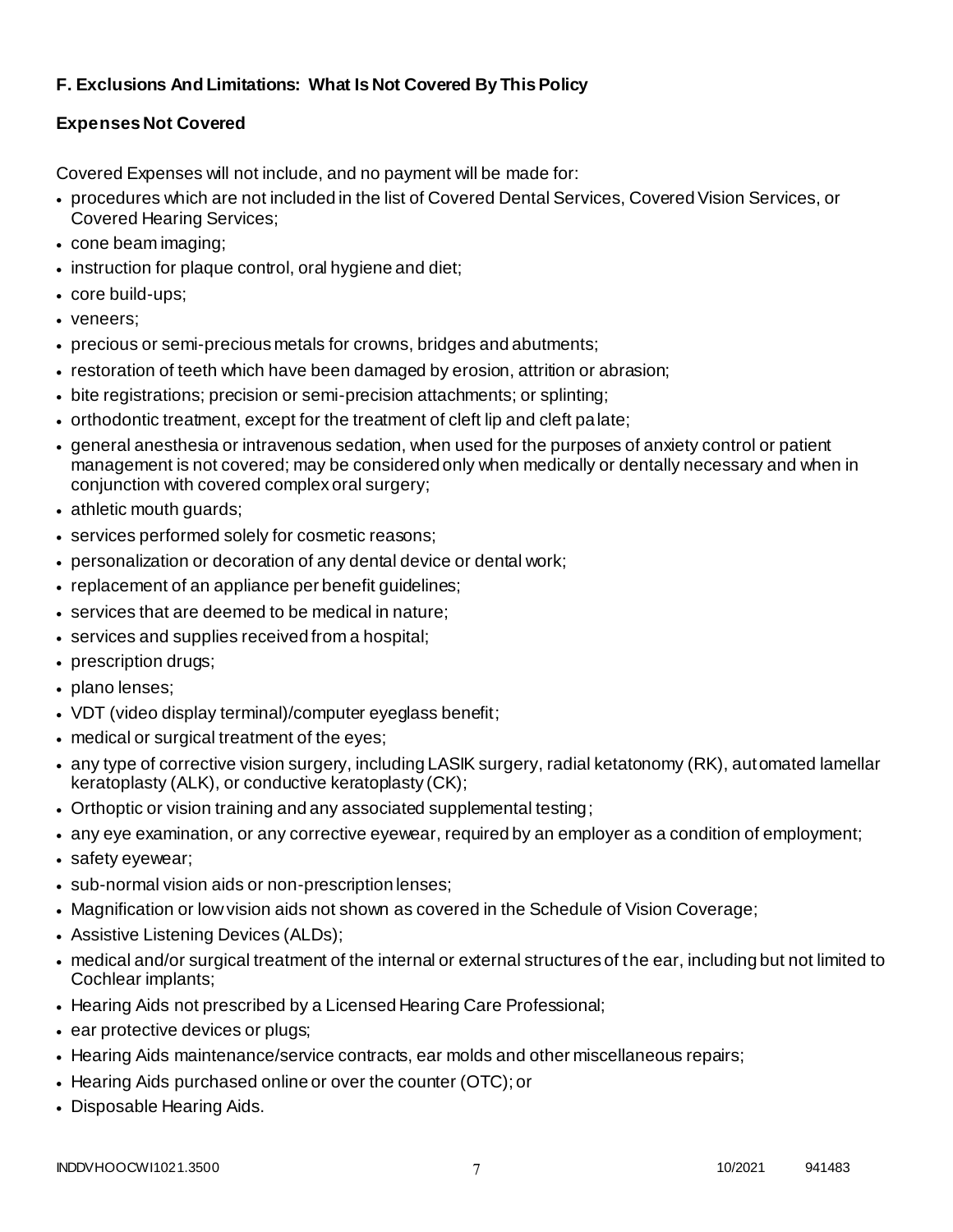# **General Limitations**

No payment will be made for expenses incurred for You or any one of Your Dependents:

- For services not specifically listed as Covered Services in this Policy;
- For services or supplies that are not Medically Necessary;
- For services received before the Effective Date of coverage;
- For services received after coverage under this Policy ends;
- For services for which You have no legal obligation to pay or for which no charge would be made if You did not have insurance coverage;
- For Professional services or supplies received or purchased directly or on Your behalf by anyone, including a Provider, from any of the following:
	- Yourself or Your employer;
	- a person who lives in the Covered Person's home, or that person's employer;
	- a person who is related to the Covered Person by blood, marriage or adoption, or that person's employer.
- for or in connection with an Injury arising out of, or in the course of, any employment for wage or profit;
- for or in connection with a Sickness which is covered under any workers' compensation or similar law;
- for charges made by a Hospital owned or operated by or which provides care or performs services for, the United States Government, if such charges are directly related to a condition which occurred while serving in the military or an associated auxiliary unit;
- services or supplies received due to an act of war, declared or undeclared while serving in the military or an associated auxiliary unit;
- to the extent that payment is unlawful where the person resides when the expenses are incurred;
- for charges which the person is not legally required to pay;
- for charges which would not have been made if the person had no insurance;
- to the extent that billed charges exceed the rate of reimbursement as described in the Schedule;
- for charges for unnecessary care, treatment or surgery;
- to the extent that You or any of Your Dependents is in any way paid or entitled to payment for those expenses by or through a public program, other than Medicaid;
- for or in connection with experimental procedures or treatment methods not approved by the American Dental Association or the appropriate dental specialty society;
- Procedures that are a covered expense under any other plan which provides dental, vision, or hearing benefits;
- To the extent that benefits are paid or payable for those expenses under the mandatory part of any auto insurance policy written to comply with a "no-fault" insurance law or an uninsured motorist insurance law. Cigna will take into account any adjustment option chosen under such part by You or any one of Your Dependents.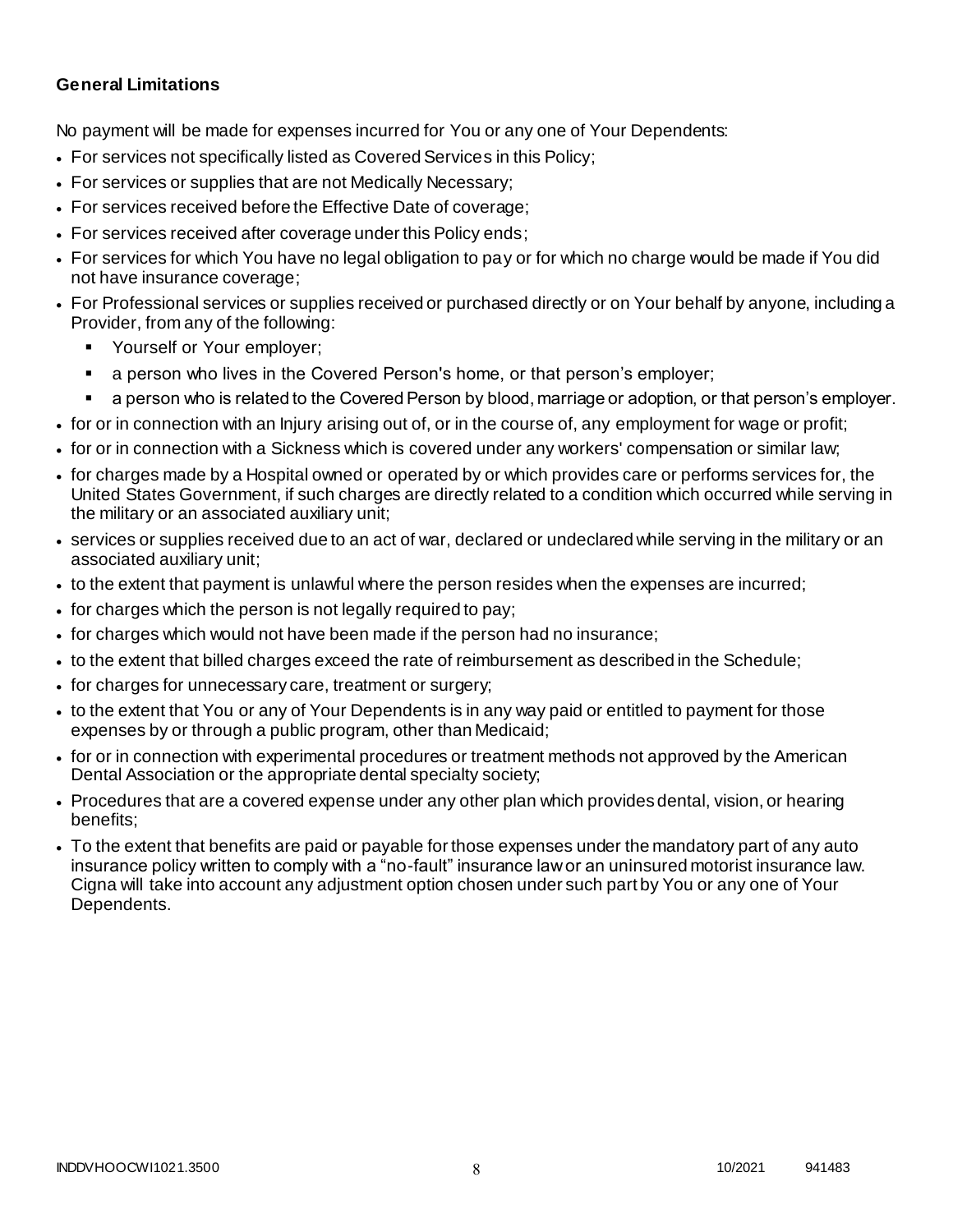# **G. Predetermination of Dental Benefits Program**

Predetermination of Benefits is a voluntary review of a Dentist's proposed treatment plan and expected charges. It is not preauthorization of service and is not required.

The treatment plan should include supporting pre-operative x-rays and other diagnostic materials as requested by Cigna's dental consultant. If there is a change in the treatment plan, a revised plan should be submitted.

Cigna will determine covered dental expenses for the proposed treatment plan. If there is no Predetermination of Benefits, Cigna will determine covered dental expenses when it receives a claim.

Review of proposed treatment is advised whenever extensive dental work is recommended when charges exceed **\$500**.

Predetermination of Benefits is not a guarantee of a set payment. Payment is based on the services that are actually delivered and the coverage in force at the time services are completed.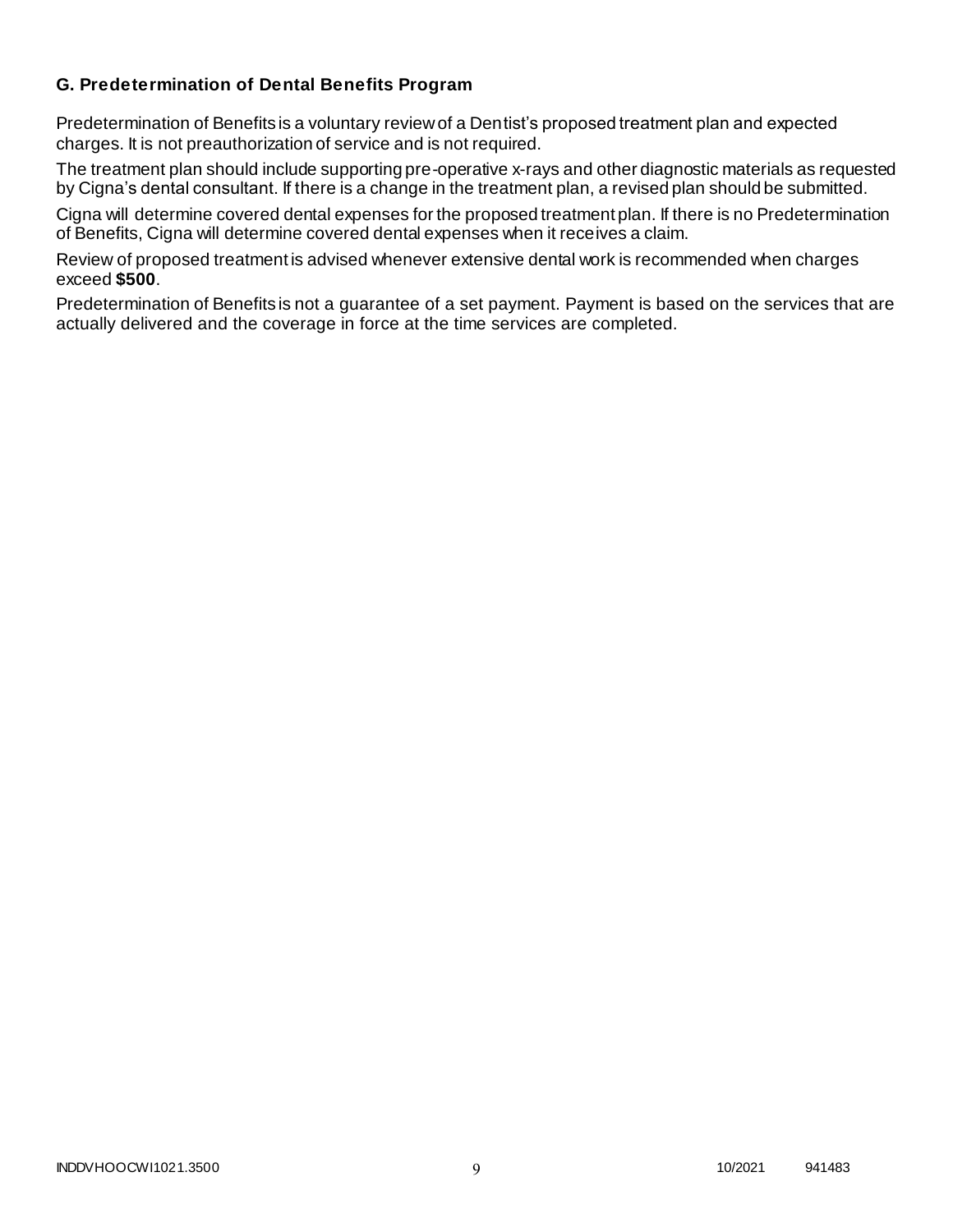### **H. General Provisions**

### **WHEN YOU HAVE A GRIEVANCE OR AN APPEAL**

For the purposes of this section, any reference to "You," "Your" or "Yourself" also refers to a representative or Provider designated by You to act on Your behalf, unless otherwise noted.

Grievance means any dissatisfaction with Cigna that is expressed in writing to the company by, or on behalf of, a Covered Person including any of the following: provision of services; determination to reform or rescind a policy; or claims practices.

We want You to be completely satisfied with the care You receive. That is why We have established a process for addressing Your concerns or grievances and solving Your problems.

#### **Start with Member Services**

We are here to listen and help. If You have a concern or grievance regarding a person, a service, the quality of care, or contractual benefits, You can call Our toll-free number and explain Your concern or grievance to one of Our Customer Service representatives. You can also express that concern or grievance in writing. Please call or write to Us at the following:

### KEEP THIS NOTICE WITH YOUR INSURANCE PAPERS

PROBLEMS WITH YOUR INSURANCE?—If you are having problems with your insurance company or agent, do not hesitate to contact the insurance company or agent to resolve your problem.

> CIGNA CUSTOMER SERVICE 900 COTTAGE GROVE ROAD BLOOMFIELD, CT 06002 1-800-997-1654

You can also contact the OFFICE OF THE COMMISSIONER OF INSURANCE, a state agency which enforces Wisconsin's insurance laws, and file a complaint. You can file a complaint electronically with the OFFICE OF THECOMMISSIONER OF INSURANCE at its website at http://oci.wi.gov/, or by contacting: Office of the Commissioner of Insurance

> Complaints Department P. O. Box 7873 Madison, WI 53707-7873 1-800-236-8517

We will do Our best to resolve the matter on Your initial contact. Within 5 business days of receipt of Your concern or grievance, We will deliver or deposit in the mail a written acknowledgement to You or Your authorized representative confirming receipt of the concern or grievance. If We need more time to review or investigate Your concern or grievance, We will get back to You as soon as possible, but in any case within 30 calendar days. If We are unable to resolve Your concern or grievance within that time, the time period for a decision may be extended an additional 30 calendar days if We provide a written notification to You and Your authorized representative, if applicable, which will include:

- 1. A statement that the concern or grievance has not been resolved;
- 2. When the resolution of the concern or grievance may be expected; and
- 3. The reason why additional time is needed.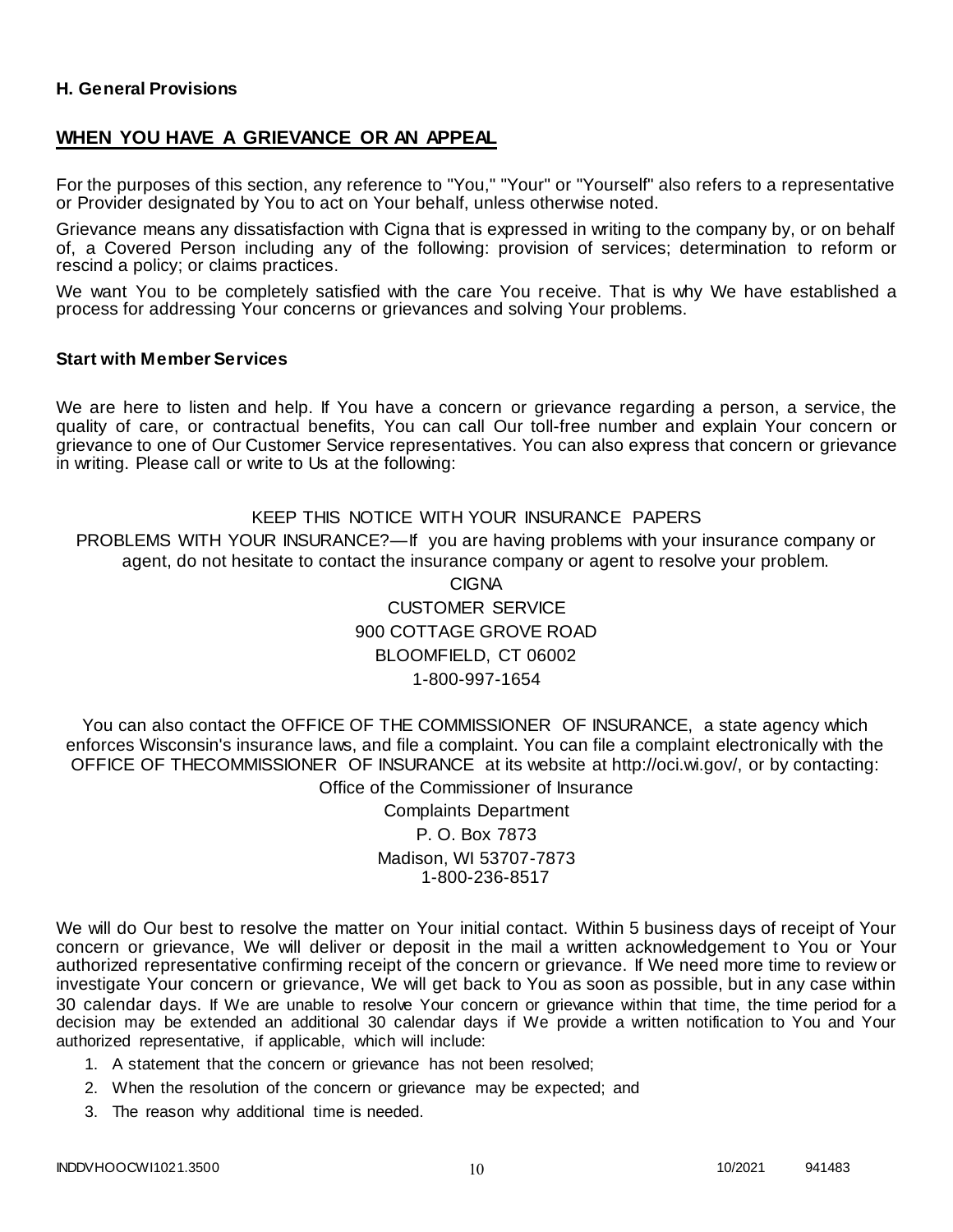#### **Grievance Procedure**

The grievance procedure utilized by Us shall include all of the following:

- 1. A method whereby the Covered Person who filed the grievance, or the Covered Person's authorized representative, has the right to appear in person before the grievance panel to present written or oral information. We shall permit the grievant to submit written questions to the person or persons responsible for making the determination that resulted in the denial, determination, or initiation of disenrollment unless We permit the Covered Person or Covered Person's authorized representative to meet with and question the decision maker or makers.
- 2. A written notification to the Covered Person of the time and place of the grievance meeting at least 7 calendar days before the meeting.
- 3. Reasonable accommodations to allow the Covered Person, or the Covered Person's authorized representative, to participate in the meeting.
- 4. The grievance panel shall not include the person who ultimately made the initial determination. If the panel consists of at least three persons, the panel may then include no more than one subordinate of the person who ultimately made the initial determination. The panel may, however, consult with the ultimate decision-maker.
- 5. The insured member of the panel shall not be an employee of the plan, to the extent possible.
- 6. Consultation with a licensed health care provider with expertise in the field relating to the grievance, if appropriate.
- 7. The panel's written decision to the Covered Person shall be signed by one voting member of the panel and include a written description of position titles of panel members involved in making the decision.

Once a decision is made, a notice of that decision will be mailed to You. This notice will include the criteria used, the additional information reviewed, the reasons for Our decision, and any references to support Our decision. If Your health condition is such that the normal grievance procedure would jeopardize Your life or health or Your ability to regain maximum function, an expedited decision will be made as soon as possible, but not more than 72 hours after receipt of the grievance.

All records related to the grievance will be maintained by Cigna for a minimum of 3 years.

If You are not satisfied with the results of a coverage decision, You can start the appeals procedure.

### **Appeals Procedure**

Cigna has an appeals procedure for coverage decisions. To initiate an appeal, You must submit a request for an appeal in writing. You should state the reason why You feel Your appeal should be approved and include any information supporting Your appeal. If You are unable or choose not to write, You may ask to register Your appeal by telephone. Call or write to Us at the toll-free number or address on Your Benefit Identification card, explanation of benefits or claim form.

Your appeal will be reviewed and the decision made by someone not involved in the initial decision. Appeals involving Medical Necessity or clinical appropriateness will be considered by a health care professional.

We will respond in writing with a decision within 30 calendar days after We receive an appeal for a postservice coverage determination. If more time or information is needed to make the determination, We will notify You in writing to request an extension of up to 15 calendar days and to specify any additional information needed to complete the review.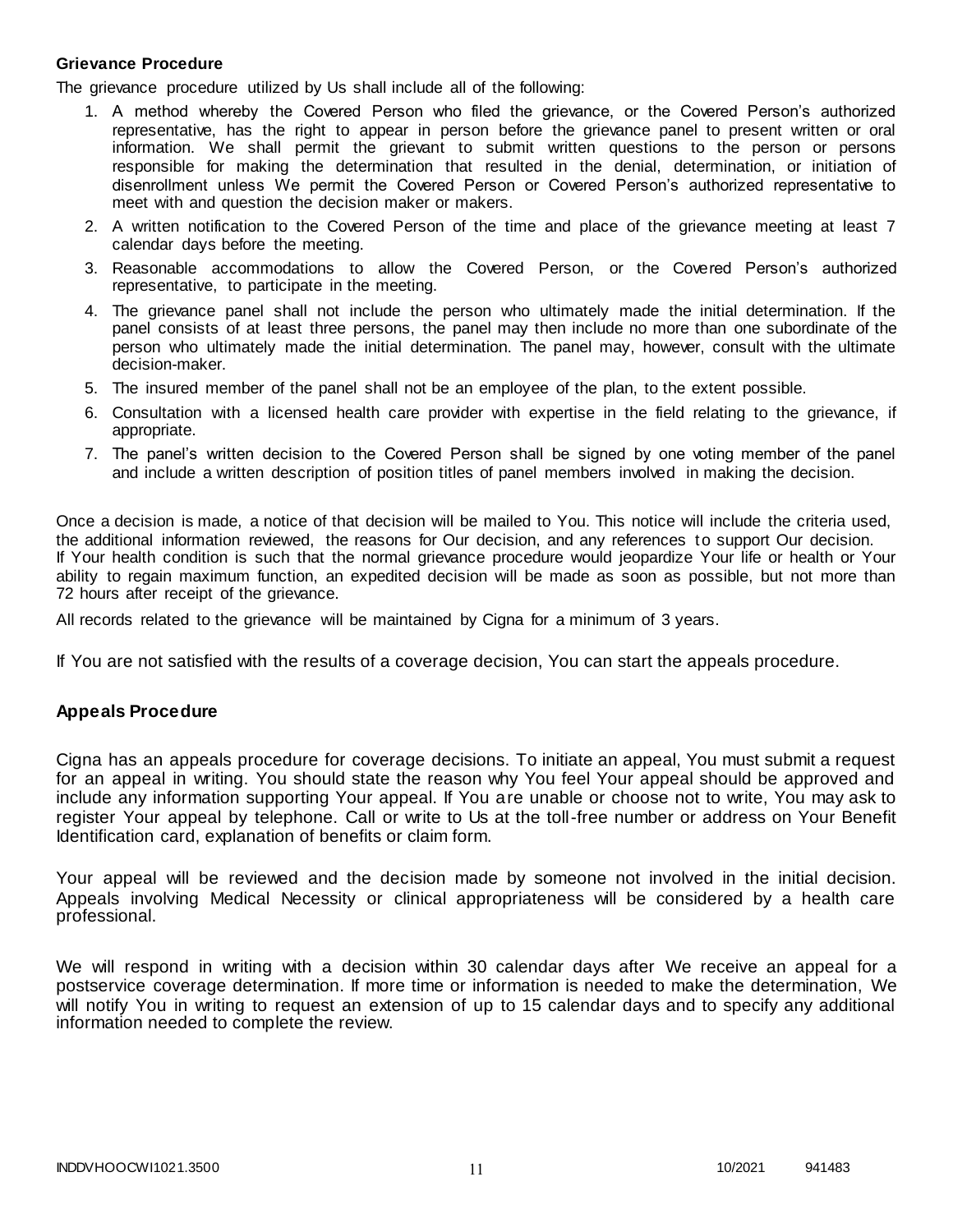# **Notice of Benefit Determination on Appeal**

Every notice of an appeal decision will be provided in writing or electronically and, if an adverse determination, will include:

- (1) the specific reason or reasons for the denial decision;
- (2) reference to the specific Policy provisions on which the decision is based;
- (3) a statement that the claimant is entitled to receive, upon request and free of charge, reasonable access to and copies of all documents, records, and other Relevant Information as defined;
- (4) upon request and free of charge, a copy of any internal rule, guideline, protocol or other similar criterion that was relied upon in making the adverse determination regarding Your appeal, and an explanation of the scientific or clinical judgment for a determination that is based on a medical necessity, experimental treatment or other similar exclusion or limit.

### **Relevant Information**

Relevant Information is any document, record, or other information which was relied upon in making the benefit determination; was submitted, considered, or generated in the course of making the benefit determination, without regard to whether such document, record, or other information was relied upon in making the benefit determination; demonstrates compliance with the administrative processes and safeguards required by federal law in making the benefit determination; or constitutes a statement of policy or guidance with respect to the plan concerning the denied treatment option or benefit or the claimant's diagnosis, without regard to whether such advice or statement was relied upon in making the benefit determination.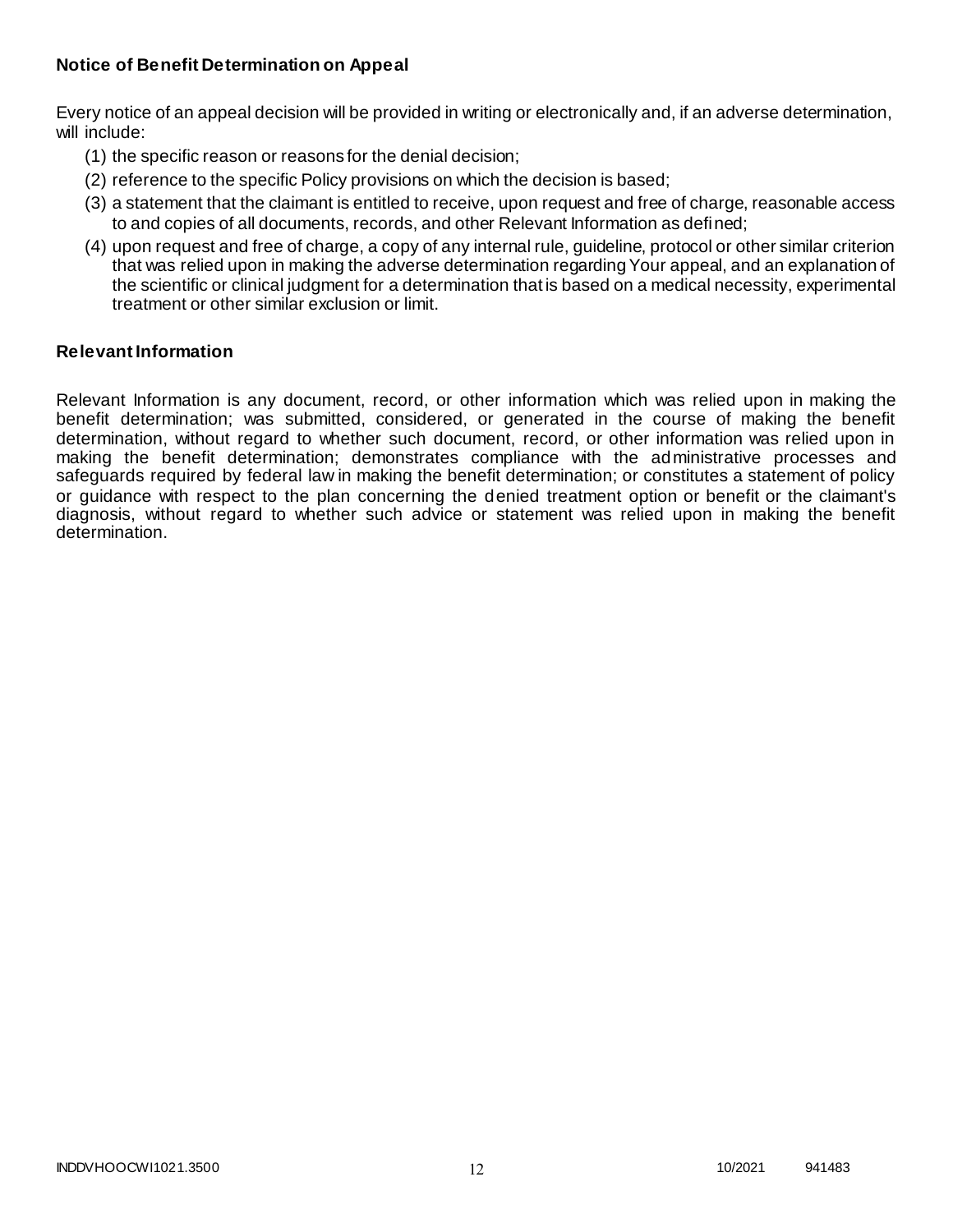# **I. Participating Dental Providers**

Cigna will provide a current list of Dentists currently participating with Cigna and their locations to each Covered Person upon request.

To verify if a Dentist is currently participating with Cigna and is accepting new Cigna Insureds, the Covered Person should visit Our website at mycigna.com.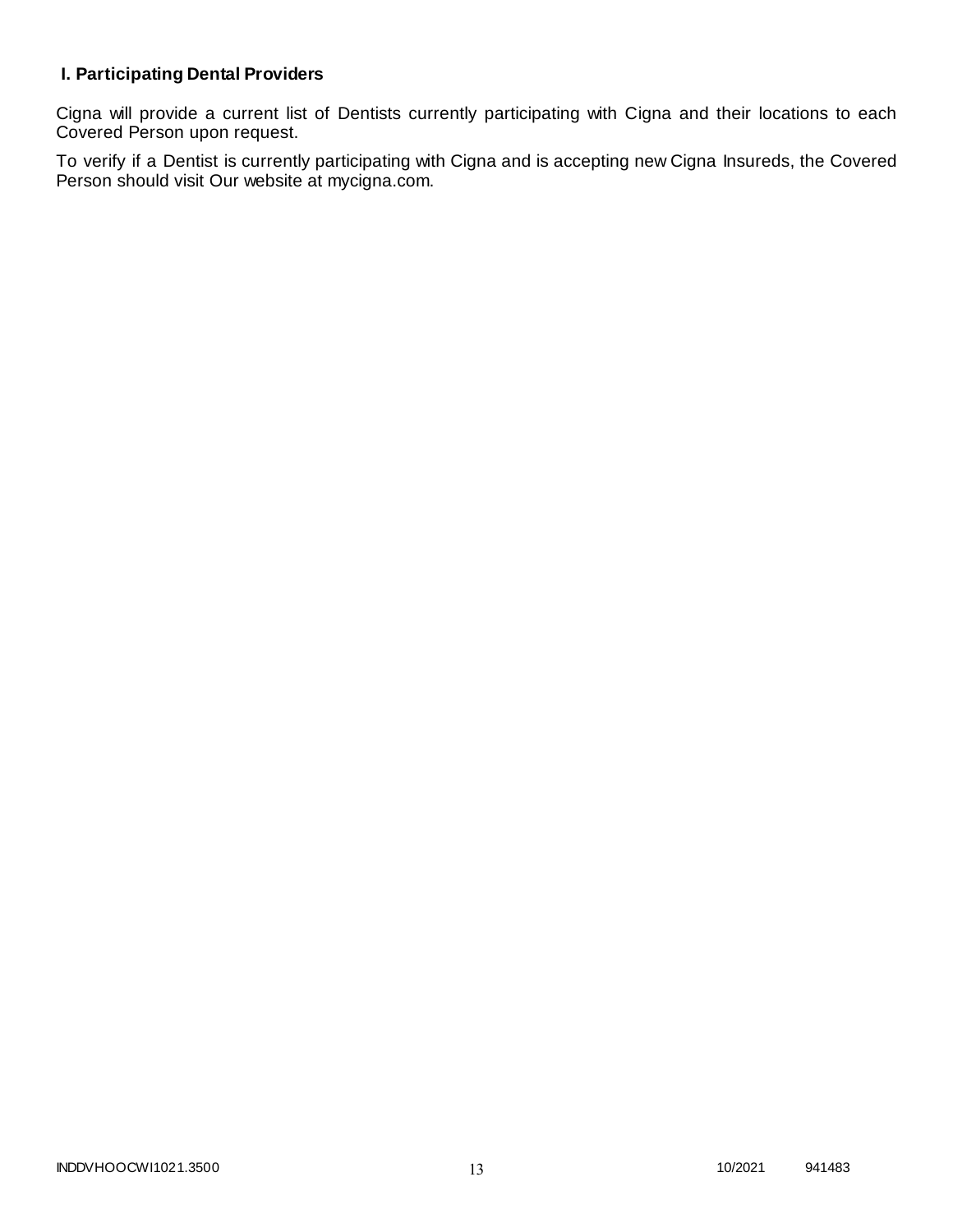### **J. Renewability, Eligibility, and Continuation**

1. The Policy will renew except for the specific events stated in the Policy. Cigna may change the premiums of the Policy with 60 days written notice to the Insured. However, Cigna will not refuse to renew or change the premium schedule for the Policy on an individual basis, but only for all Insureds in the same class and covered under the same Policy as You.

2. The individual plan is designed for residents of Wisconsin who are not enrolled under or covered by any other group or individual health coverage. You must notify Cigna of all changes that may affect any Covered Person's eligibility under the Policy.

3. You or Your Dependent(s) will become ineligible for coverage:

- When premiums are not paid according to the due dates and grace periods described in the premium section.
- With respect to Your Spouse, Domestic Partner, or partner to a Civil Union: when the Spouse is no longer married to the Insured or when the union is dissolved.
- With respect to You and Your Family Member(s): when You no longer meet the requirements listed in the Conditions of Eligibility section.
- The date the Policy terminates.
- When the Insured no longer lives in the Service Area.

4. If a Covered Person's eligibility under this Plan would terminate due to the Insured's death, divorce or if other Dependents would become ineligible due to age or no longer qualify as dependents for coverage under this Plan; except for the Insured's failure to pay premium, the Covered Person's insurance will be continued if the Covered Person exercising the continuation right notifies Cigna and pays the appropriate monthly premium within 60 days following the date this Policy would otherwise terminate. Any waiting periods in the new Plan will be considered as being met to the extent coverage was in force under this Plan.